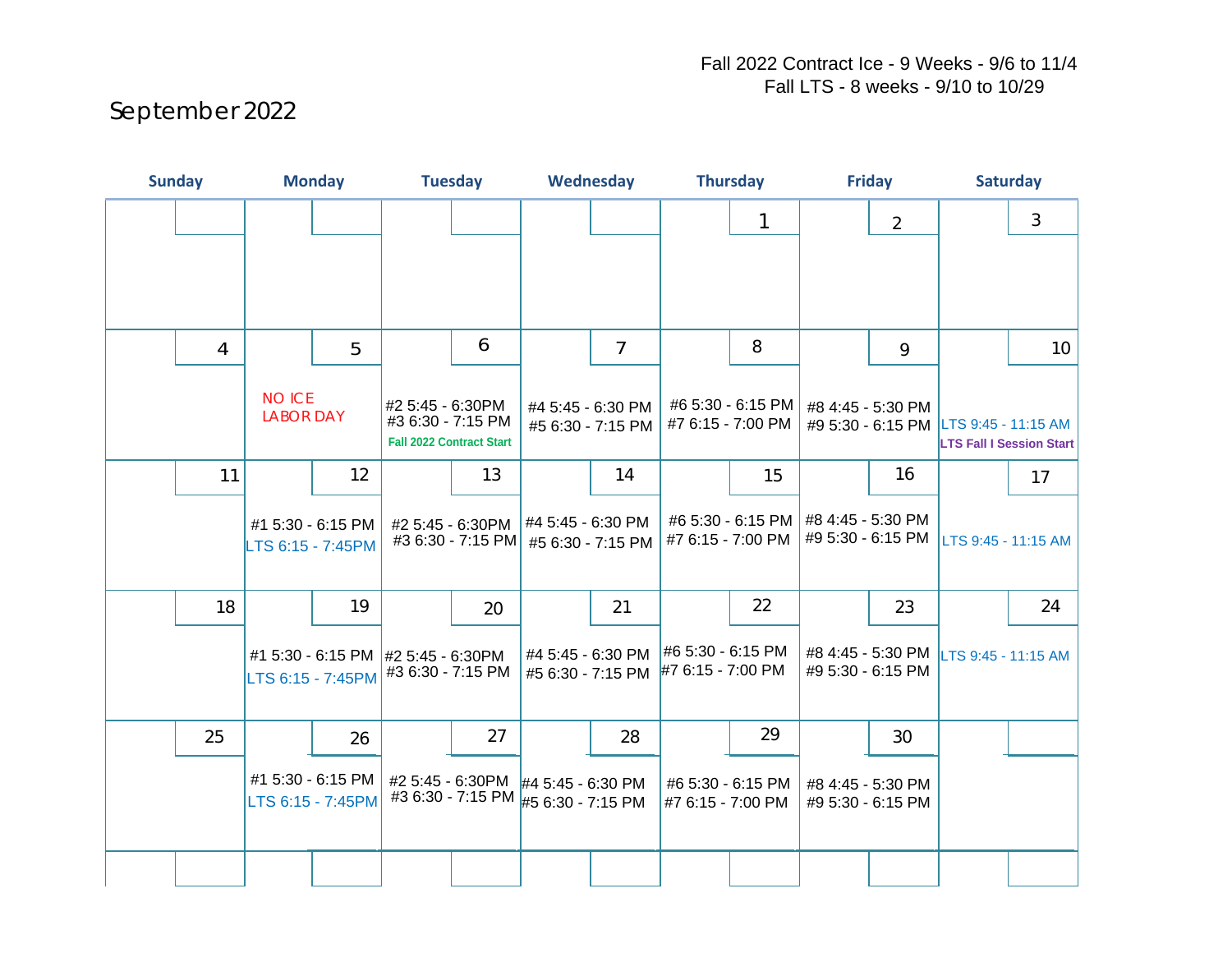## October 2022

| <b>Sunday</b>  | <b>Monday</b>                          |                   | <b>Tuesday</b>   |                                                           | Wednesday                              |                                        | <b>Thursday</b>                        |                                                                              | <b>Friday</b> |                                        | <b>Saturday</b>     |                                                      |
|----------------|----------------------------------------|-------------------|------------------|-----------------------------------------------------------|----------------------------------------|----------------------------------------|----------------------------------------|------------------------------------------------------------------------------|---------------|----------------------------------------|---------------------|------------------------------------------------------|
|                |                                        |                   |                  |                                                           |                                        |                                        |                                        |                                                                              |               |                                        |                     |                                                      |
|                |                                        |                   |                  |                                                           |                                        |                                        |                                        |                                                                              |               |                                        |                     | LTS 9:45 - 11:15 AM                                  |
| $\overline{2}$ |                                        | 3                 |                  | 4                                                         |                                        | 5 <sup>1</sup>                         |                                        | 6                                                                            |               |                                        |                     | 8 <sup>1</sup>                                       |
|                | #1 5:30 - 6:15 PM<br>LTS 6:15 - 7:45PM |                   | #2 5:45 - 6:30PM | #3 6:30 - 7:15 PM                                         | #4 5:45 - 6:30 PM<br>#5 6:30 - 7:15 PM |                                        |                                        | #6 5:30 - 6:15 PM #8 4:45 - 5:30 PM<br>#7 6:15 - 7:00 PM   #9 5:30 - 6:15 PM |               |                                        | LTS 9:45 - 11:15 AM |                                                      |
| 9              |                                        | 10                |                  | 11                                                        |                                        | 12                                     |                                        | 13                                                                           |               | 14                                     |                     | 15                                                   |
|                | #1 5:30 - 6:15 PM                      | LTS 6:15 - 7:45PM | #2 5:45 - 6:30PM | #3 6:30 - 7:15 PM #5 6:30 - 7:15 PM                       | #4 5:45 - 6:30 PM                      |                                        | #6 5:30 - 6:15 PM<br>#7 6:15 - 7:00 PM |                                                                              |               | #8 4:45 - 5:30 PM<br>#9 5:30 - 6:15 PM | LTS 9:45 - 11:15 AM |                                                      |
| 16             |                                        | 17                |                  | 18                                                        |                                        | 19                                     |                                        | 20                                                                           |               | 21                                     |                     | 22                                                   |
|                |                                        | LTS 6:15 - 7:45PM |                  | #1 5:30 - 6:15 PM #2 5:45 - 6:30PM  <br>#3 6:30 - 7:15 PM | #4 5:45 - 6:30 PM<br>#5 6:30 - 7:15 PM |                                        | #7 6:15 - 7:00 PM                      | #6 5:30 - 6:15 PM #8 4:45 - 5:30 PM                                          |               | #9 5:30 - 6:15 PM                      |                     | LTS 9:45 - 11:15 AM                                  |
| 23             |                                        | 24                |                  | 25                                                        |                                        | 26                                     |                                        | 27                                                                           |               | 28                                     |                     | 29                                                   |
|                | #1 5:30 - 6:15 PM<br>LTS 6:15 - 7:45PM |                   | #2 5:45 - 6:30PM | #3 6:30 - 7:15 PM                                         |                                        | #4 5:45 - 6:30 PM<br>#5 6:30 - 7:15 PM | #6 5:30 - 6:15 PM<br>#7 6:15 - 7:00 PM |                                                                              |               | #8 4:45 - 5:30 PM<br>#9 5:30 - 6:15 PM |                     | LTS 9:45 - 11:15 AM<br><b>LTS Fall I Session END</b> |
| 30             |                                        | 31                |                  |                                                           |                                        |                                        |                                        |                                                                              |               |                                        |                     |                                                      |